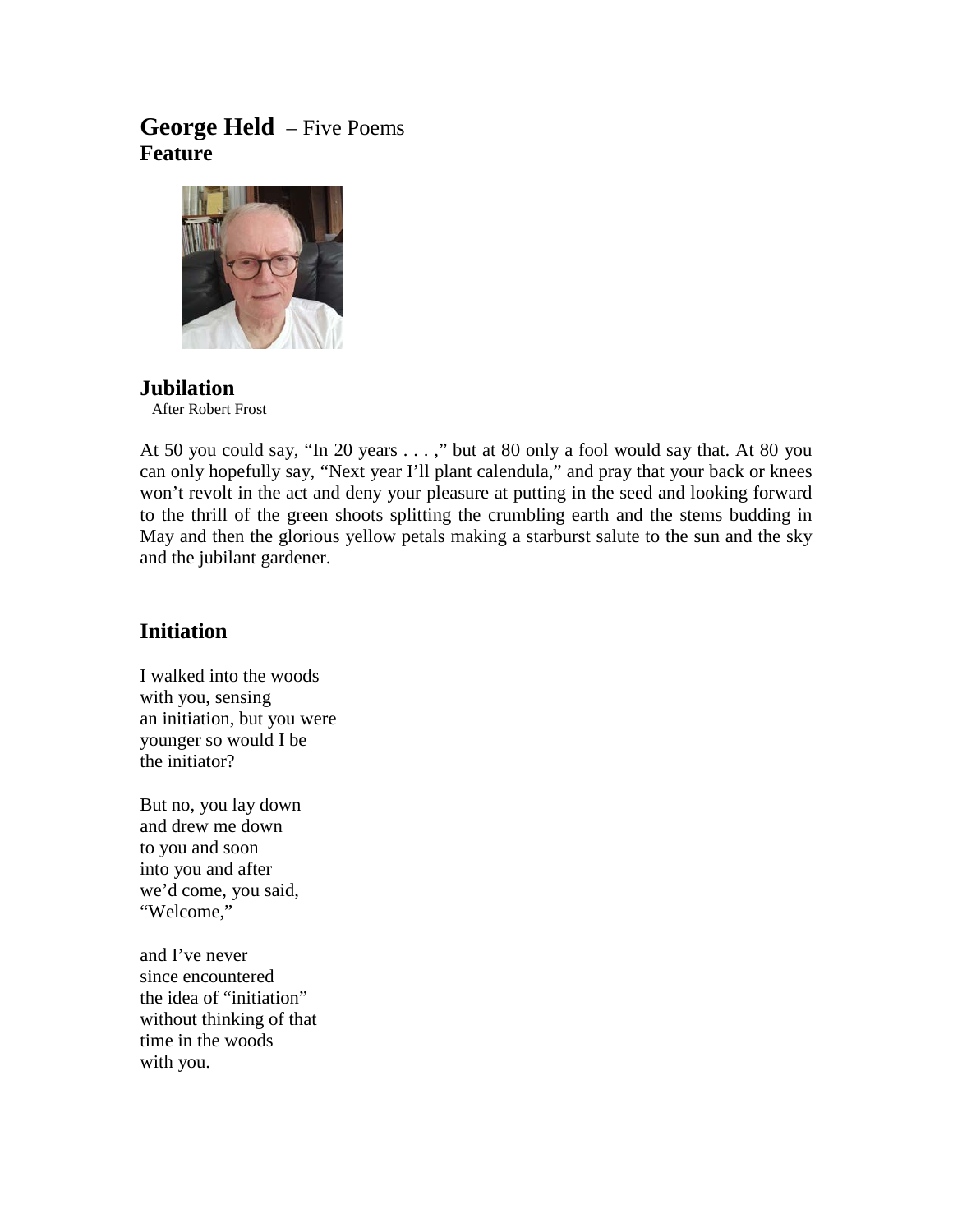### **The Moon Is**

"The moon is no door,"\* Just blank face without mouth,

No entrance, though it entrance, No gateway to sacred space, Just hard rock For the moonstruck.

\*Sylvia Plath, "The Moon and the Yew Tree"

#### **Blood Moon, September 28, 2015**

 *A sequence of four consecutive total lunar eclipses - a lunar tetrad -- is also known as the "Blood Moons."*

At 45 degrees in the 10 PM southeast sky, the full red moon, to the pleasure of astronomers and the indifference of the universe,

accepts the earth's shadow for more than an hour, concluding the Blood Moons that won't recur till 2032, when you and I might still be waiting below.

### **Indifferent**

"The slow, waning tide Laps the pebbled shore" – a voice from the Victorian past,